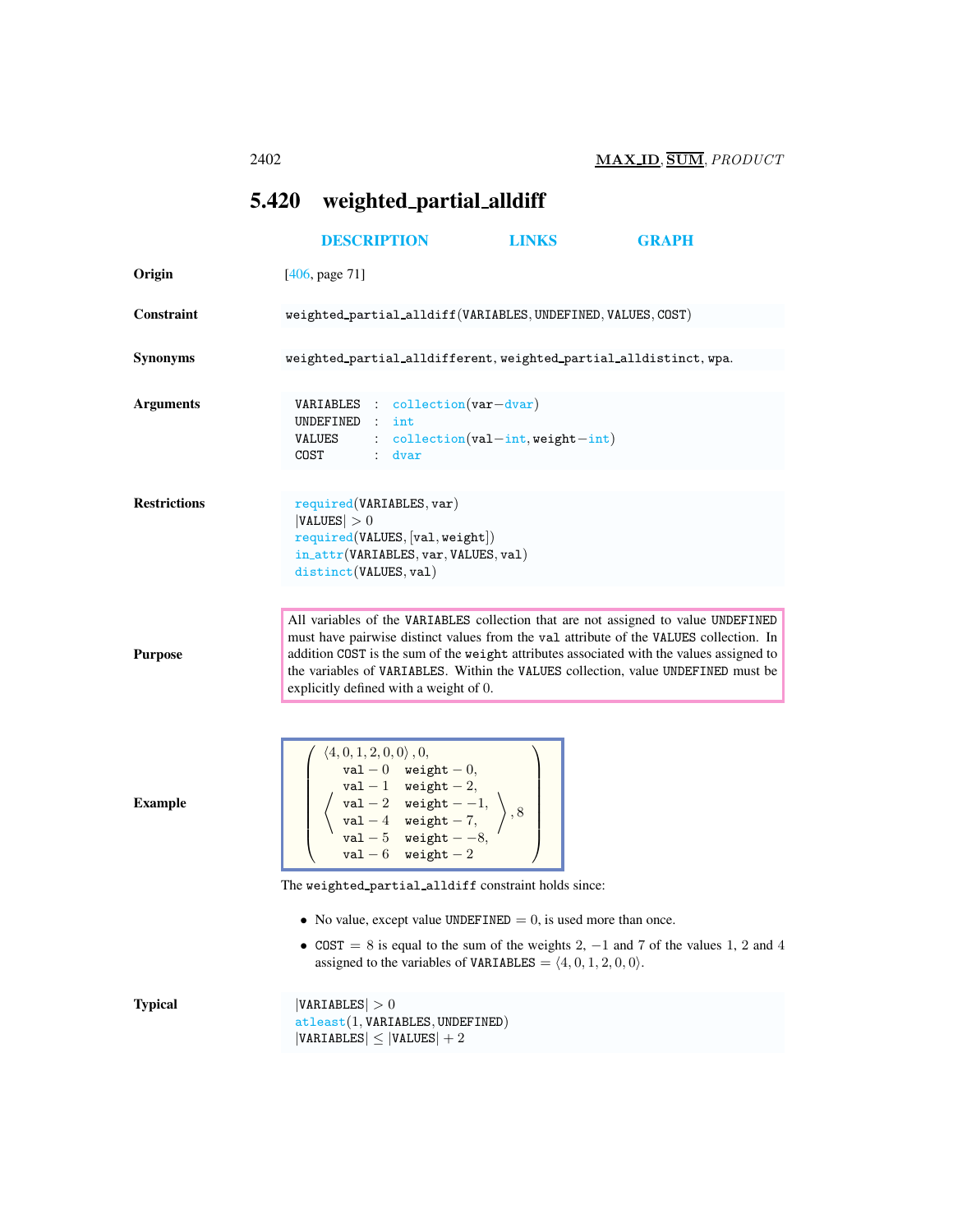## <sup>20040814</sup> 2403

| <b>Symmetries</b> | • Items of VARIABLES are permutable.                                                                                                                                                                                                                                                                                                                                                                                                                                                                                                                                                  |  |  |
|-------------------|---------------------------------------------------------------------------------------------------------------------------------------------------------------------------------------------------------------------------------------------------------------------------------------------------------------------------------------------------------------------------------------------------------------------------------------------------------------------------------------------------------------------------------------------------------------------------------------|--|--|
|                   | • Items of VALUES are permutable.<br>• All occurrences of two distinct values in VARIABLES.var or VALUES.val that are<br>both different from UNDEFINED can be swapped; all occurrences of a value in<br>VARIABLES. var or VALUES. val that is different from UNDEFINED can be renamed<br>to any unused value that is also different from UNDEFINED.                                                                                                                                                                                                                                   |  |  |
|                   |                                                                                                                                                                                                                                                                                                                                                                                                                                                                                                                                                                                       |  |  |
| Arg. properties   | Functional dependency: COST determined by VARIABLES and VALUES.                                                                                                                                                                                                                                                                                                                                                                                                                                                                                                                       |  |  |
| <b>Usage</b>      | In his PhD thesis $[406,$ pages 71–72], Sven Thiel describes the following three potential<br>scenarios of the weighted_partial_alldiff constraint:                                                                                                                                                                                                                                                                                                                                                                                                                                   |  |  |
|                   | • Given a set of tasks (i.e., the items of the VARIABLES collection), assign to each task a<br>resource (i.e., an item of the VALUES collection). Except for the resource associated<br>with value UNDEFINED, every resource can be used at most once. The cost of a<br>resource is independent from the task to which the resource is assigned. The cost of<br>value UNDEFINED is equal to 0. The total cost COST of an assignment corresponds<br>to the sum of the costs of the resources effectively assigned to the tasks. Finally we<br>impose an upper bound on the total cost. |  |  |
|                   | • Given a set of persons (i.e., the items of the VARIABLES collection), select for each<br>person an offer (i.e., an item of the VALUES collection). Except for the offer associ-<br>ated with value UNDEFINED, every offer should be selected at most once. The profit<br>associated with an offer is independent from the person that selects the offer. The<br>profit of value UNDEFINED is equal to 0. The total benefit COST is equal to the sum<br>of the profits of the offers effectively selected. In addition we impose a lower bound<br>on the total benefit.              |  |  |
|                   | • The last scenario deals with an application to an over-constraint problem involving<br>the alldifferent constraint. Allowing some variables to take an "undefined" value<br>is done by setting all weights of all the values different from UNDEFINED to 1. As<br>a consequence all variables assigned to a value different from UNDEFINED will have<br>to take distinct values. The COST variable allows to control the number of such<br>variables.                                                                                                                               |  |  |
| <b>Remark</b>     | 406,<br>104]<br>finding<br>It<br>shown<br>in<br>that,<br>whether<br>was<br>page<br>out<br>the<br>weighted_partial_alldiff constraint has a solution or not is NP-hard. This was<br>achieved by reduction from subset sum.                                                                                                                                                                                                                                                                                                                                                             |  |  |
| <b>Algorithm</b>  | A filtering algorithm is given in $[406,$ pages $73-104$ ]. After showing that, deciding whether<br>the weighted_partial_alldiff has a solution is NP-complete, [406, pages 105-106]<br>gives the following results of his filtering algorithm with respect to consistency under the<br>3 scenarios previously described:                                                                                                                                                                                                                                                             |  |  |
|                   | • For scenario 1, if there is no restriction of the lower bound of the COST variable,<br>the filtering algorithm achieves arc-consistency for all variables of the VARIABLES<br>collection (but not for the COST variable itself).                                                                                                                                                                                                                                                                                                                                                    |  |  |
|                   | • For scenario 2, if there is no restriction of the upper bound of the COST variable,<br>the filtering algorithm achieves arc-consistency for all variables of the VARIABLES<br>collection (but not for the COST variable itself).                                                                                                                                                                                                                                                                                                                                                    |  |  |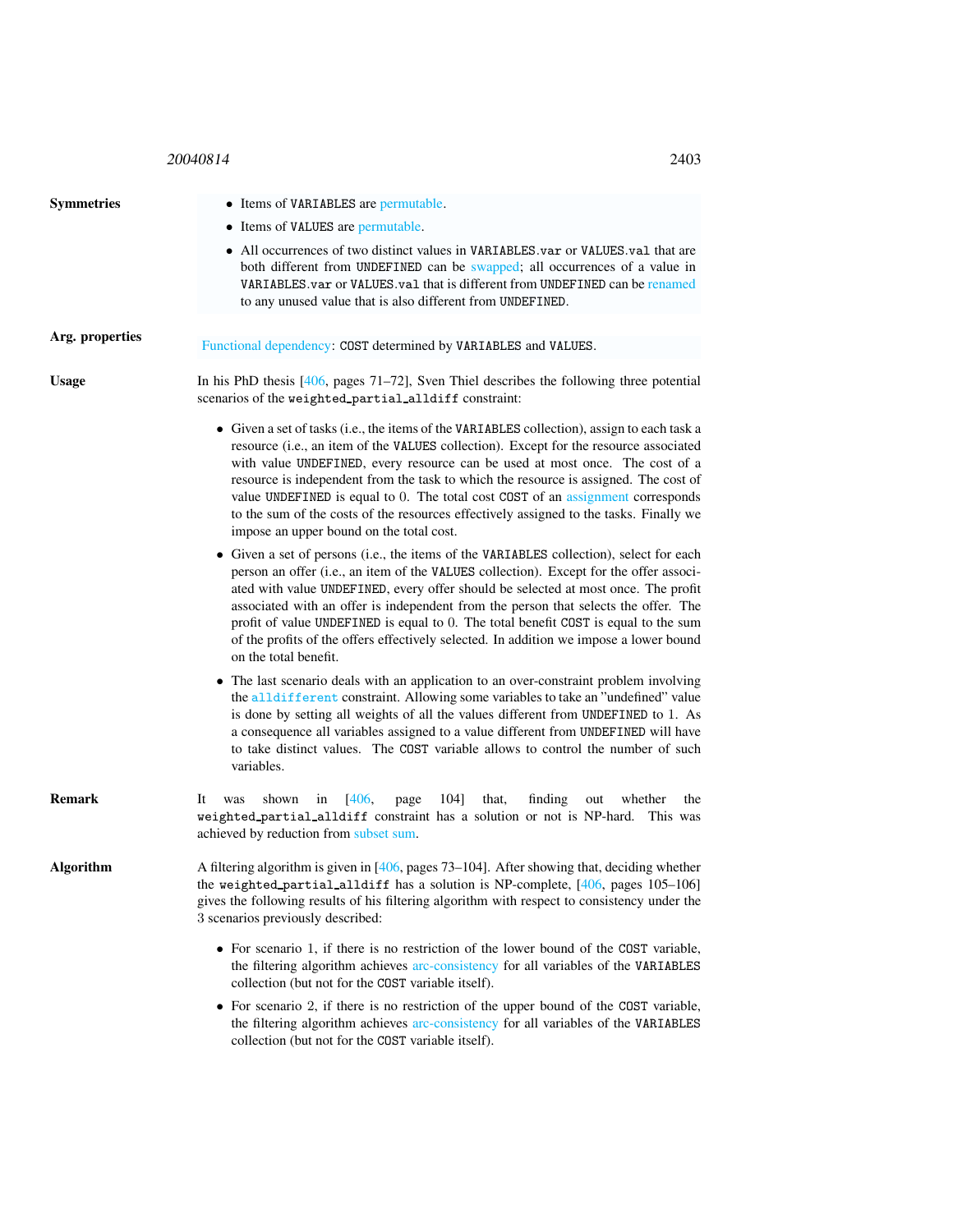<span id="page-2-0"></span>

|          | MAX ID, SUM, PRODUCT<br>2404                                                                                                                                                                                                                                 |
|----------|--------------------------------------------------------------------------------------------------------------------------------------------------------------------------------------------------------------------------------------------------------------|
|          | • Finally, for scenario 3, the filtering algorithm achieves arc-consistency for all vari-<br>ables of the VARIABLES collection as well as for the COST variable.                                                                                             |
| See also | attached to cost variant: alldifferent, alldifferent_except_0.                                                                                                                                                                                               |
|          | common keyword:<br>global_cardinality_with_costs(weighted assignment),<br>minimum_weight_alldifferent (cost filtering constraint weighted assignment),<br>soft_alldifferent_var(soft constraint),<br>sum_of_weights_of_distinct_values(weighted assignment). |
| Kevwords | application area: assignment.                                                                                                                                                                                                                                |
|          | <b>characteristic of a constraint:</b> all different, joker value.                                                                                                                                                                                           |
|          | <b>complexity:</b> subset sum.                                                                                                                                                                                                                               |
|          | <b>constraint type:</b> soft constraint, relaxation.                                                                                                                                                                                                         |
|          | <b>filtering:</b> cost filtering constraint.                                                                                                                                                                                                                 |
|          | <b>modelling:</b> functional dependency.                                                                                                                                                                                                                     |
|          | <b>problems:</b> weighted assignment.                                                                                                                                                                                                                        |